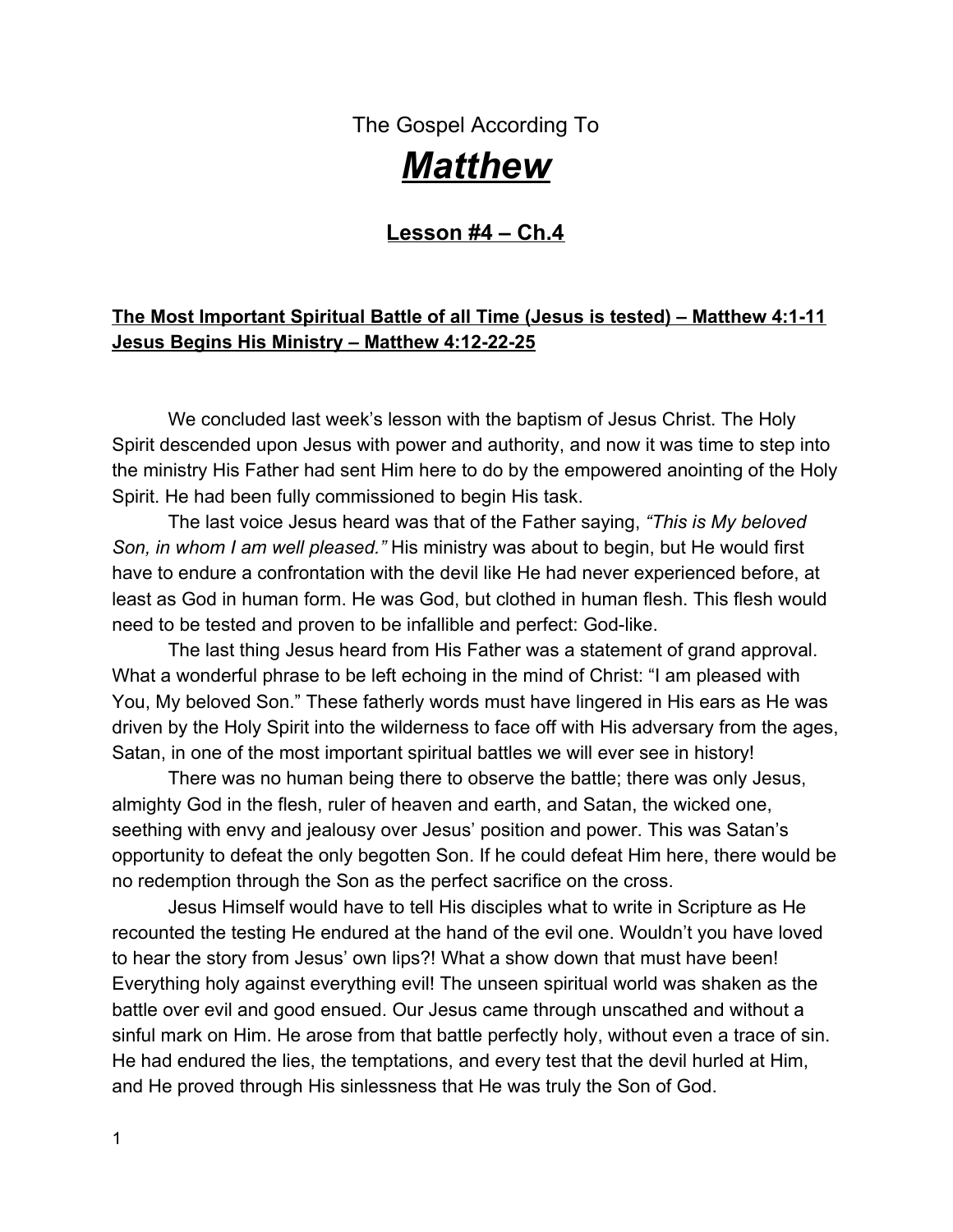As we read the story of this spiritual battle, I'm praying we will learn from Jesus' strategy with the devil. It would be good for us to mimic His patterns for success because our battles with the devil will be ongoing until we shed this body and are with the Lord. In this chapter of Matthew, Jesus reveals His victory secrets!

Pay attention, good friend!

#### **Pray with me:**

Lord, open my eyes to the secrets of Your Word. Show me how to battle the evil one with godly wisdom and strategy. Help me to not be ignorant of my adversary and his evil ways. Make me a wise soldier in this spiritual battle we fight daily. Help me to learn from our example and victor, Jesus Christ. Give me victory over the tempter, and help me to see through his deceit and cunning alternatives to your plans for my life. Yes, he is the god of this world, but You oh Lord, are the King of Kings and ruler of heaven and earth! There is no God like the God of Israel – my God! All power and authority are Yours oh God, and I worship You with my life. I serve You, my chosen King. Help me to live my days in step with Your voice and close my ears to the deceitful calls of the tempter. Amen

We are about to read the story of the most important spiritual battle ever fought. The devil is conquered by the Son of God, and I'm sure Satan squirms and trembles every time a child of God recounts the time Jesus defeated Satan in the wilderness! I know he hates the fact that this account is written here in Matthew Ch. 4 for all to see. His defeat is recorded in the pages of Scripture and recounted over and over by every student of the Word. Praise the Lord that He has the power to defeat our enemy! The God of this world was defeated by the King of Kings that day and forever more!

#### ➜**Read Matthew 4:1-11**

Many of your bibles use the word "**temptation**" in these verses instead of "**testing**." The word "tempt" in the Greek is the word "*perazein."* In the original, it actually means to *test* more than to tempt. It includes in the definition: tried and searched, *raised to dignity*; like a genuine diamond is "tested" to prove it is perfect, not to show it's a phony. The English word "tempt" carries with it the thought to entice man to do wrong. The Lord never tempts any man to do wrong. He would never entice anyone to do evil (James 1:13).

For that reason, I prefer the word "test" when referring to the battle in the wilderness between Jesus and Satan; otherwise, I seem to carry in my mind the thought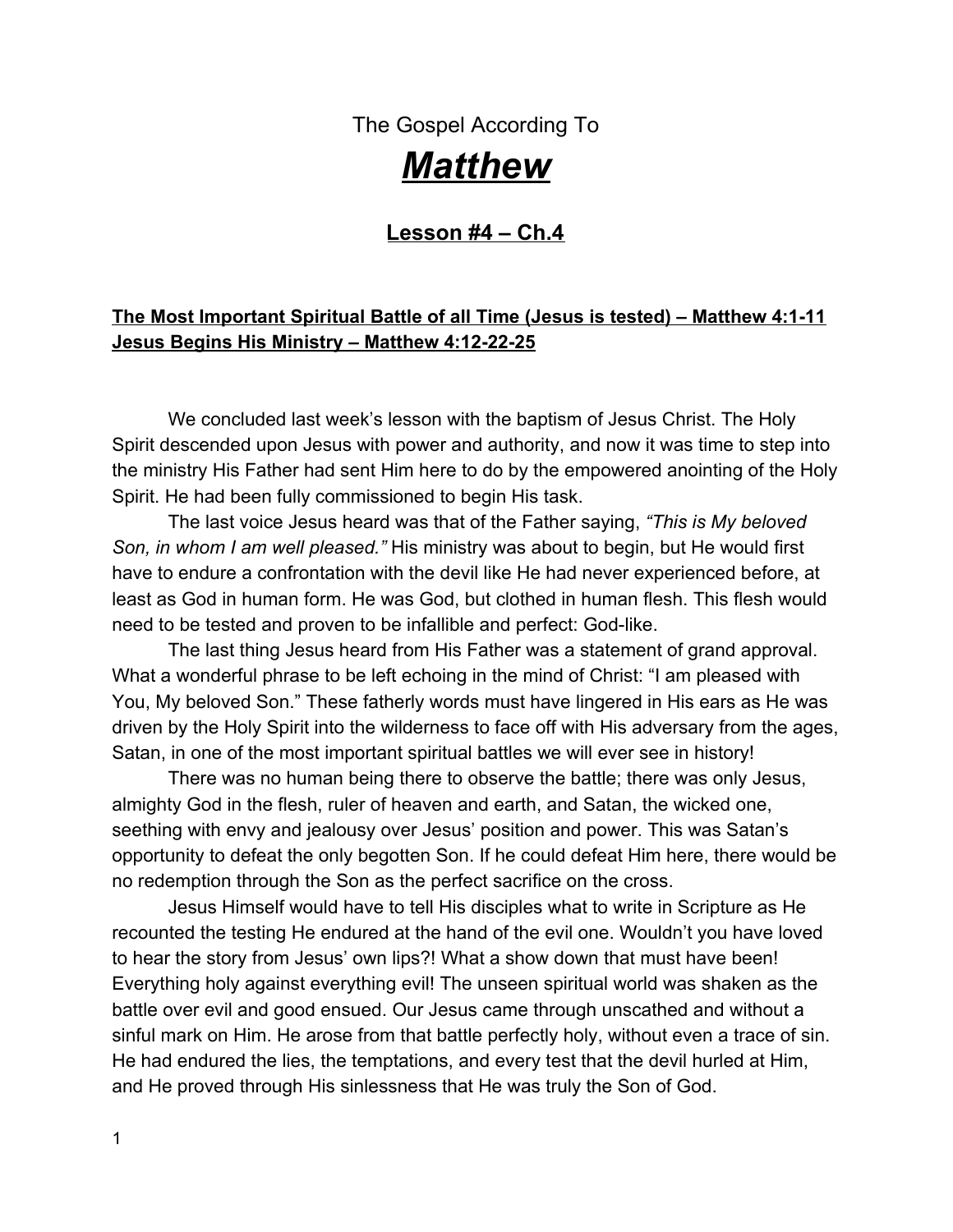that the Holy Spirit led Jesus into the wilderness to be "tempted," and that doesn't square with Scripture or the character of God who would never tempt anyone to sin.

# **We do find other places in the Word that people of God were tested.**

1. Read the story of Abraham and his son Isaac. Abraham was willing to sacrifice his son for the Lord if that was God's will. In Genesis 22:1 it says "God "tested" Abraham. Why do you think the Lord did that (v.12)?

\_\_\_\_\_\_\_\_\_\_\_\_\_\_\_\_\_\_\_\_\_\_\_\_\_\_\_\_\_\_\_\_\_\_\_\_\_\_\_\_\_\_\_\_\_\_\_\_\_\_\_\_\_\_\_\_\_\_\_\_\_\_\_\_\_\_\_\_\_\_ \_\_\_\_\_\_\_\_\_\_\_\_\_\_\_\_\_\_\_\_\_\_\_\_\_\_\_\_\_\_\_\_\_\_\_\_\_\_\_\_\_\_\_\_\_\_\_\_\_\_\_\_\_\_\_\_\_\_\_\_\_\_\_\_\_\_\_\_\_\_

God's words to Abraham, "Take your son, whom you love, and go and offer him as a burnt offering on the mountain," were the supreme test of loyalty for Abraham!

# **Cod often tests our loyalty to Him through trials and testing.**

James says that testing is in our life for GOOD! It brings us to maturity and completion in Christ (James 1:1-4). It causes us to see where our own loyalties really lie.

2. Have you ever thought you were deeply loyal to the Lord, but then a time of testing came and you were able to see just how shallow your faith really was?

\_\_\_\_\_\_\_\_\_\_\_\_\_\_\_\_\_\_\_\_\_\_\_\_\_\_\_\_\_\_\_\_\_\_\_\_\_\_\_\_\_\_\_\_\_\_\_\_\_\_\_\_\_\_\_\_\_\_\_\_\_\_\_\_\_\_\_\_\_\_

\_\_\_\_\_\_\_\_\_\_\_\_\_\_\_\_\_\_\_\_\_\_\_\_\_\_\_\_\_\_\_\_\_\_\_\_\_\_\_\_\_\_\_\_\_\_\_\_\_\_\_\_\_\_\_\_\_\_\_\_\_\_\_\_\_\_\_\_\_\_ \_\_\_\_\_\_\_\_\_\_\_\_\_\_\_\_\_\_\_\_\_\_\_\_\_\_\_\_\_\_\_\_\_\_\_\_\_\_\_\_\_\_\_\_\_\_\_\_\_\_\_\_\_\_\_\_\_\_\_\_\_\_\_\_\_\_\_\_\_\_

\_\_\_\_\_\_\_\_\_\_\_\_\_\_\_\_\_\_\_\_\_\_\_\_\_\_\_\_\_\_\_\_\_\_\_\_\_\_\_\_\_\_\_\_\_\_\_\_\_\_\_\_\_\_\_\_\_\_\_\_\_\_\_\_\_\_\_\_\_\_

\_\_\_\_\_\_\_\_\_\_\_\_\_\_\_\_\_\_\_\_\_\_\_\_\_\_\_\_\_\_\_\_\_\_\_\_\_\_\_\_\_\_\_\_\_\_\_\_\_\_\_\_\_\_\_\_\_\_\_\_\_\_\_\_\_\_\_\_\_\_ \_\_\_\_\_\_\_\_\_\_\_\_\_\_\_\_\_\_\_\_\_\_\_\_\_\_\_\_\_\_\_\_\_\_\_\_\_\_\_\_\_\_\_\_\_\_\_\_\_\_\_\_\_\_\_\_\_\_\_\_\_\_\_\_\_\_\_\_\_\_ \_\_\_\_\_\_\_\_\_\_\_\_\_\_\_\_\_\_\_\_\_\_\_\_\_\_\_\_\_\_\_\_\_\_\_\_\_\_\_\_\_\_\_\_\_\_\_\_\_\_\_\_\_\_\_\_\_\_\_\_\_\_\_\_\_\_\_\_\_\_

When?

What was your greatest challenge at that point?

3. How did God use that trial to test your faith and make it stronger?

4. Have you ever encountered the opposite? A trial came, and by the grace of God you were able to endure the trial with peace in your heart that all will be well?

\_\_\_\_\_\_\_\_\_\_\_\_\_\_\_\_\_\_\_\_\_\_\_\_\_\_\_\_\_\_\_\_\_\_\_\_\_\_\_\_\_\_\_\_\_\_\_\_\_\_\_\_\_\_\_\_\_\_\_\_\_\_\_\_\_\_\_\_\_\_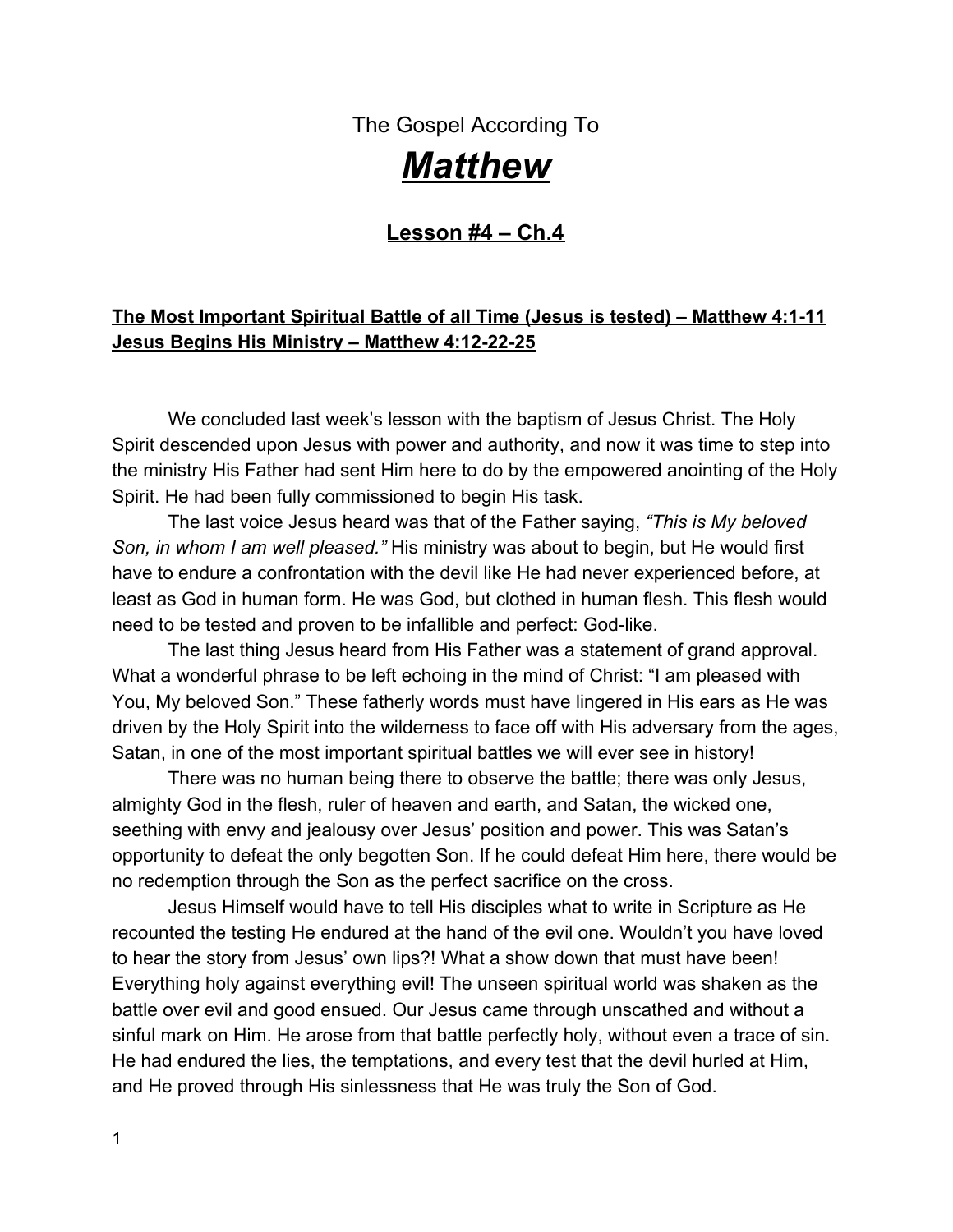Our trials are good at revealing the depth of our faith. He knows when we need to exercise our faith muscles to bring about maturity.

# ● Hudson Taylor said, "All our difficulties are only platforms for the *manifestation of His power, grace and love."*

\_\_\_\_\_\_\_\_\_\_\_\_\_\_\_\_\_\_\_\_\_\_\_\_\_\_\_\_\_\_\_\_\_\_\_\_\_\_\_\_\_\_\_\_\_\_\_\_\_\_\_\_\_\_\_\_\_\_\_\_\_\_\_\_\_\_\_\_\_\_ \_\_\_\_\_\_\_\_\_\_\_\_\_\_\_\_\_\_\_\_\_\_\_\_\_\_\_\_\_\_\_\_\_\_\_\_\_\_\_\_\_\_\_\_\_\_\_\_\_\_\_\_\_\_\_\_\_\_\_\_\_\_\_\_\_\_\_\_\_\_ \_\_\_\_\_\_\_\_\_\_\_\_\_\_\_\_\_\_\_\_\_\_\_\_\_\_\_\_\_\_\_\_\_\_\_\_\_\_\_\_\_\_\_\_\_\_\_\_\_\_\_\_\_\_\_\_\_\_\_\_\_\_\_\_\_\_\_\_\_\_

### *Platforms are built to raise something up to a higher level for all to see.*

*Has God allowed your personal trial to be exposed in order to bring Him higher glory? Are you being raised up as an example of God's miracle about to happen? As uncomfortable as this testing time might be – perhaps part of the reason He's allowing this in your life is to show His power through your struggle! Being on stage isn't always the place one wants to be, but if others can gain strength through your story, and God's faithfulness to us can be exalted, can you endure it?*

This trial may be a unique opportunity for all to watch your life and see how the Lord is going to perform His will in and through you! They are watching your attitude, your faith, and your joy in the midst of the trial and where you place your hope. Glorify God on that platform!!! He has given you an opportunity to *shout* to others: "Yes, God is faithful! Yes, God is dependable! Yes, He is all wise!" when many times our ordinary life is just a whisper…..

# **●** You see, to suffer for Christ is a privilege for the believer; it's an opportunity *to demonstrate beyond mistake where our loyalties lie*.

Use this time as your mega-phone to shout, "We serve an extraordinary God, one who does far more than you've prayed or expected!" "Don't resist His ways, but continue to trust Him!

\*Satan **tempts** us to do evil…*God means testing for good.*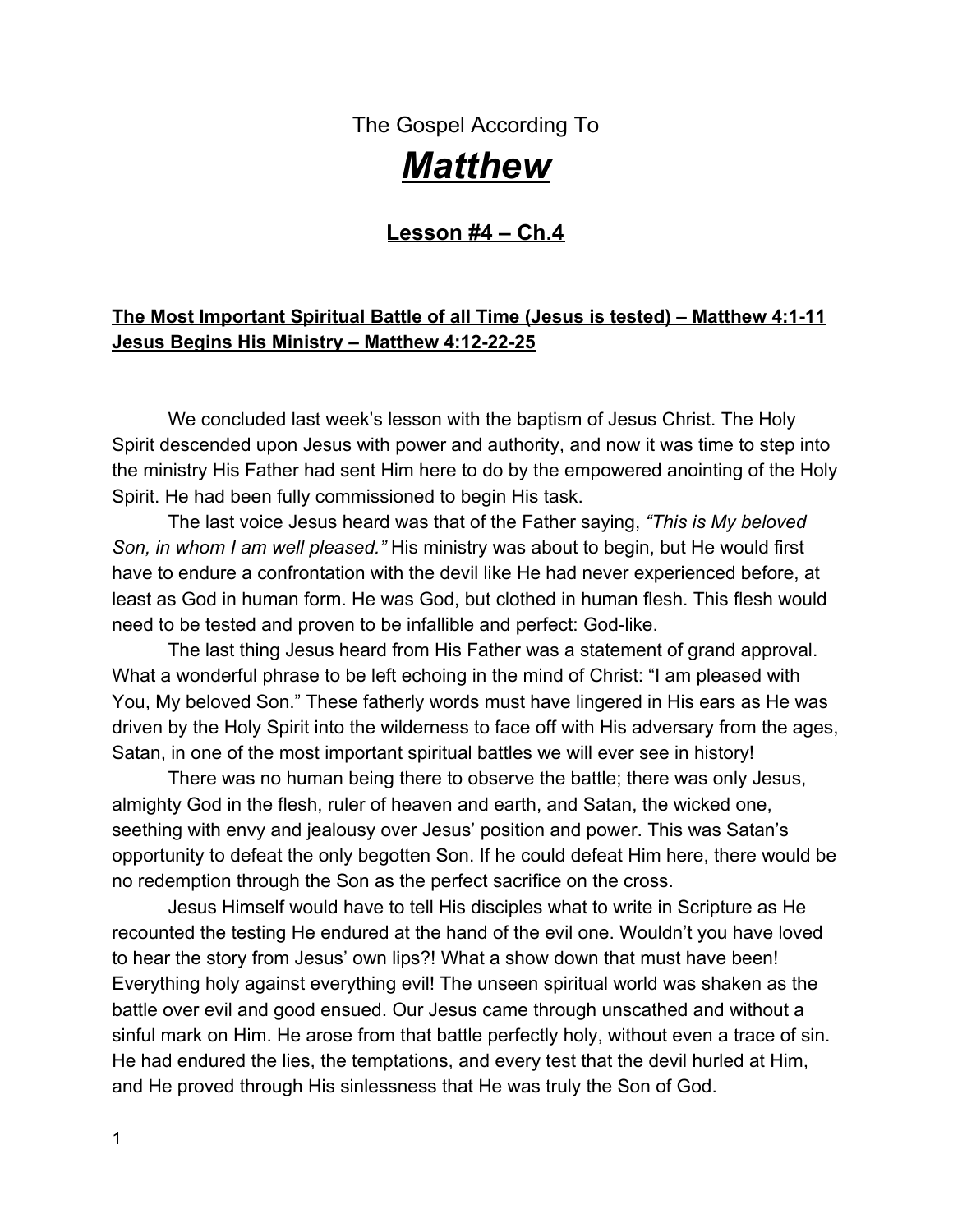God also uses our struggles as an instrument in His hand to bring us to maturity as Christians. When the pressure is on He exposes ungodliness in our life such as: Unforgiveness Selfishness Pride Self-sufficiency Stubbornness Mediocrity Negativity **Meddling** 

*As those ungodly character traits diminish through the process of asking forgiveness and having a willingness to change, maturity rises. God's way is to mature the believer through navigating through struggles.*

Back in Matthew Ch.4:1, we see that Jesus *was led* up by the Spirit into the wilderness to be tempted by the devil.

Mark says it a little differently in his account in Mark 1:12 (NKJ). Mark said the Spirit *drove* Him into the wilderness! This tells us that God desired that Jesus undergo testing.

That sounds a little strange, doesn't it? Would God really *desire* His only Son to be tried and tested? Yes, in the same way that He allows us to face the same testings. God knew that it would allow Jesus to be victorious over the devil. He also knew that it would be a prelude to Jesus' greatest triumph over the devil and the victory over all sin at the cross. God knew He could glorify himself through His perfect Son, Jesus.

In the same way, every time we are victorious through the power of the Holy Spirit in our trials, we triumph over the devil, and in Jesus' name, Satan is brought to nothing! God's great name is glorified through our victories in Him, and Satan is seen for what he really is: a liar, and not one with equality with almighty God!

5. Jesus was in the wilderness alone. What did He do while He was there seeking God, and what physical condition was He in (Matthew 4:2)?

\_\_\_\_\_\_\_\_\_\_\_\_\_\_\_\_\_\_\_\_\_\_\_\_\_\_\_\_\_\_\_\_\_\_\_\_\_\_\_\_\_\_\_\_\_\_\_\_\_\_\_\_\_\_\_\_\_\_\_\_\_\_\_\_\_\_\_\_\_\_ \_\_\_\_\_\_\_\_\_\_\_\_\_\_\_\_\_\_\_\_\_\_\_\_\_\_\_\_\_\_\_\_\_\_\_\_\_\_\_\_\_\_\_\_\_\_\_\_\_\_\_\_\_\_\_\_\_\_\_\_\_\_\_\_\_\_\_\_\_\_

Some things man has to work out alone. Jesus hid away to fast and seek the Lord because He understood His mission was about to begin. He felt the Holy Spirit's empowerment to do the work of the ministry, and He wanted to get direction from His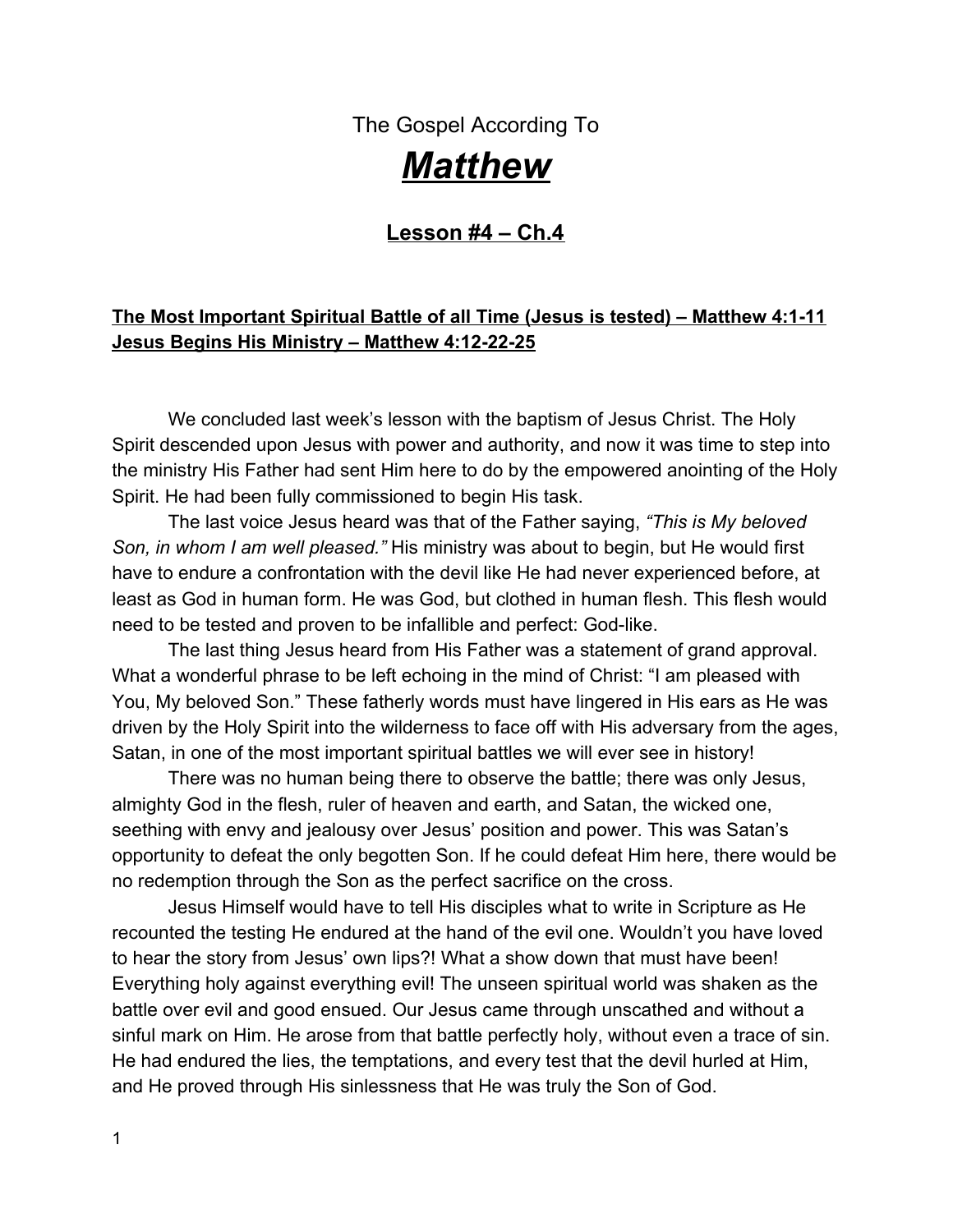Father in heaven. He didn't need the opinion of another man; He needed His Father's direction. He needed alone time to hear from God.

6. We often come to a place in our lives that demand alone time with our Father in heaven. We are thankful for friends and the church to support us, but there is nothing like hearing from God Himself. He speaks to us like no one else can speak. Are you weak today like Jesus was after his 40 day fast? Do you feel empty, drained of emotion, and lacking direction? Sit alone with your Father in heaven for just these few moments. Sit quietly; not speaking, only listening. Then respond below what the Spirit spoke to your heart.

\_\_\_\_\_\_\_\_\_\_\_\_\_\_\_\_\_\_\_\_\_\_\_\_\_\_\_\_\_\_\_\_\_\_\_\_\_\_\_\_\_\_\_\_\_\_\_\_\_\_\_\_\_\_\_\_\_\_\_\_\_\_\_\_\_\_\_\_\_\_ \_\_\_\_\_\_\_\_\_\_\_\_\_\_\_\_\_\_\_\_\_\_\_\_\_\_\_\_\_\_\_\_\_\_\_\_\_\_\_\_\_\_\_\_\_\_\_\_\_\_\_\_\_\_\_\_\_\_\_\_\_\_\_\_\_\_\_\_\_\_ \_\_\_\_\_\_\_\_\_\_\_\_\_\_\_\_\_\_\_\_\_\_\_\_\_\_\_\_\_\_\_\_\_\_\_\_\_\_\_\_\_\_\_\_\_\_\_\_\_\_\_\_\_\_\_\_\_\_\_\_\_\_\_\_\_\_\_\_\_\_ \_\_\_\_\_\_\_\_\_\_\_\_\_\_\_\_\_\_\_\_\_\_\_\_\_\_\_\_\_\_\_\_\_\_\_\_\_\_\_\_\_\_\_\_\_\_\_\_\_\_\_\_\_\_\_\_\_\_\_\_\_\_\_\_\_\_\_\_\_\_ \_\_\_\_\_\_\_\_\_\_\_\_\_\_\_\_\_\_\_\_\_\_\_\_\_\_\_\_\_\_\_\_\_\_\_\_\_\_\_\_\_\_\_\_\_\_\_\_\_\_\_\_\_\_\_\_\_\_\_\_\_\_\_\_\_\_\_\_\_\_

\_\_\_\_\_\_\_\_\_\_\_\_\_\_\_\_\_\_\_\_\_\_\_\_\_\_\_\_\_\_\_\_\_\_\_\_\_\_\_\_\_\_\_\_\_\_\_\_\_\_\_\_\_\_\_\_\_\_\_\_\_\_\_\_\_\_\_\_\_\_ \_\_\_\_\_\_\_\_\_\_\_\_\_\_\_\_\_\_\_\_\_\_\_\_\_\_\_\_\_\_\_\_\_\_\_\_\_\_\_\_\_\_\_\_\_\_\_\_\_\_\_\_\_\_\_\_\_\_\_\_\_\_\_\_\_\_\_\_\_\_ \_\_\_\_\_\_\_\_\_\_\_\_\_\_\_\_\_\_\_\_\_\_\_\_\_\_\_\_\_\_\_\_\_\_\_\_\_\_\_\_\_\_\_\_\_\_\_\_\_\_\_\_\_\_\_\_\_\_\_\_\_\_\_\_\_\_\_\_\_\_ \_\_\_\_\_\_\_\_\_\_\_\_\_\_\_\_\_\_\_\_\_\_\_\_\_\_\_\_\_\_\_\_\_\_\_\_\_\_\_\_\_\_\_\_\_\_\_\_\_\_\_\_\_\_\_\_\_\_\_\_\_\_\_\_\_\_\_\_\_\_

Did He comfort your soul with a thought, a truth, or a promise? Share with your group.

We left Jesus in the wilderness; let's get back there. Satan is about to rise up in battle for the purpose of tempting Jesus to fail.

The tempter comes to Jesus with a weird thought.

Of course, he did!!! Satan is the Master of confusion, one who loves to breed insecurity in our hearts while he spins fallacious details in our heads!

\_\_\_\_\_\_\_\_\_\_\_\_\_\_\_\_\_\_\_\_\_\_\_\_\_\_\_\_\_\_\_\_\_\_\_\_\_\_\_\_\_\_\_\_\_\_\_\_\_\_\_\_\_\_\_\_\_\_\_\_\_\_\_\_\_\_\_\_\_\_

7. What did Satan try to entice Jesus to do (Matthew 4:3)?

The wilderness where Jesus had been camped out for the last 40 days was somewhere between Jerusalem and the Dead Sea. It was a land of crumbling limestone, yellow sand, and hills of dust heaps. There were jagged cliffs with crags and peeling rocks that stretched to the Dead Sea. It was hot and miserable with no fresh greenery in sight; it was not a very comfortable place. He had been there with no food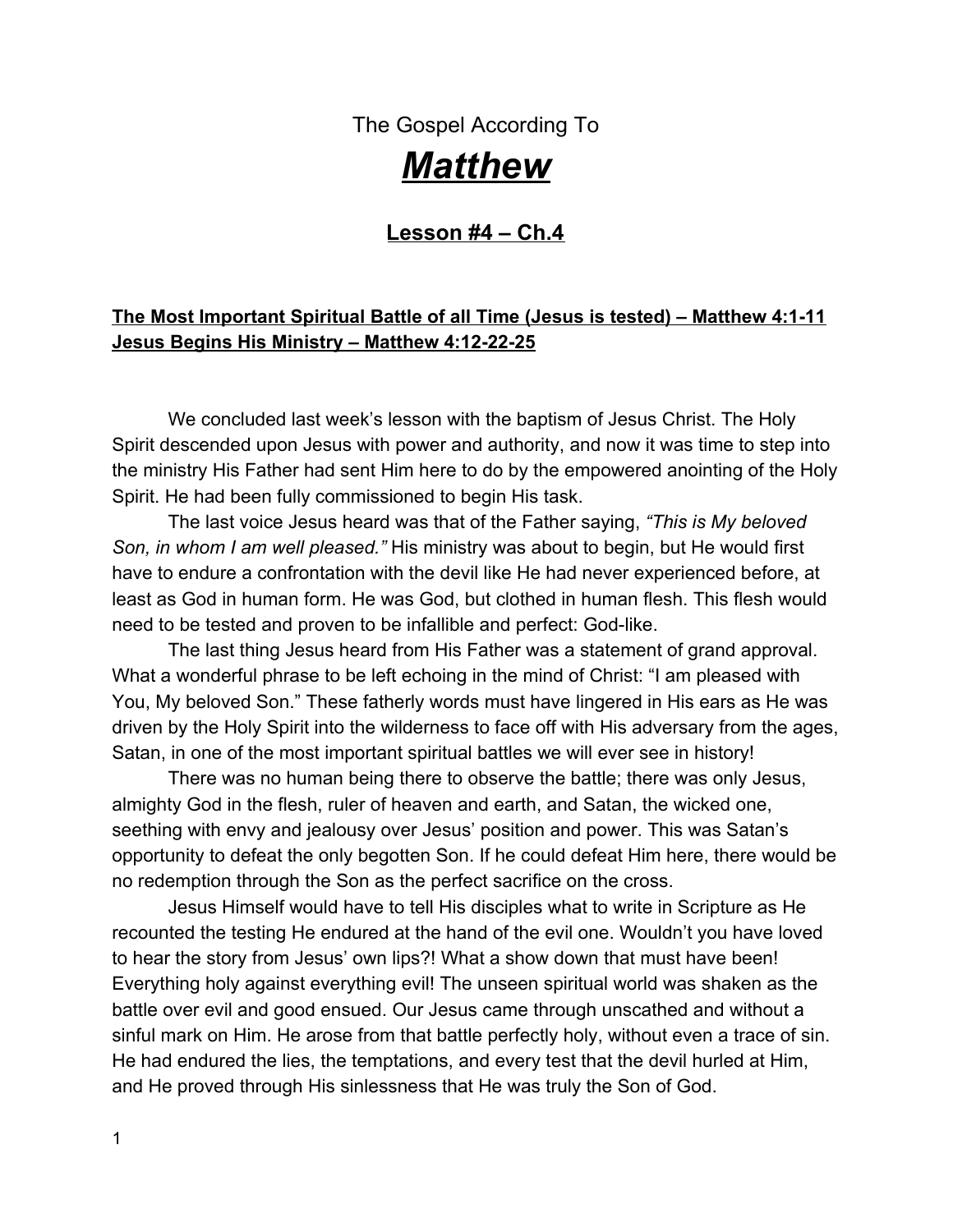for forty days and nights, and even though He was God in the flesh, His flesh was like our flesh: it was weak, it was hungry, and it was needy.

As Satan looked out over the rocks of limestone that were scattered out over the sand in front of Jesus, he simply tempted Him to turn a few of those rocks into bread, something that would quickly satisfy His flesh.

# **1 st Testing**

# **The devil was basically tempting Jesus to** *use His own divine powers to serve His own self interest***. He wanted Jesus to prove in a way (that wasn't God's way) that He was truly the Son of God. Jesus had set aside His power in an act of humiliation.**

Satan suggested to Jesus to use His own divine powers to supply what the Father had not (food).

8. Does that thought sound familiar? Does the idea to do things *your way* and not wait upon the Lord sound like something you've heard before? Satan's tricks are old ones. The same thing he tempted Jesus with is what he pulls out of his dirty little sack to entice us with. His suggestion to use our own power to attain is an attempt to get our eyes off the Lord.

When was the last time you bought into that lie? What happened? Did you wait upon God for His provision or did you settle for a quick counterfeit?

\_\_\_\_\_\_\_\_\_\_\_\_\_\_\_\_\_\_\_\_\_\_\_\_\_\_\_\_\_\_\_\_\_\_\_\_\_\_\_\_\_\_\_\_\_\_\_\_\_\_\_\_\_\_\_\_\_\_\_\_\_\_\_\_\_\_\_\_\_\_ \_\_\_\_\_\_\_\_\_\_\_\_\_\_\_\_\_\_\_\_\_\_\_\_\_\_\_\_\_\_\_\_\_\_\_\_\_\_\_\_\_\_\_\_\_\_\_\_\_\_\_\_\_\_\_\_\_\_\_\_\_\_\_\_\_\_\_\_\_\_ \_\_\_\_\_\_\_\_\_\_\_\_\_\_\_\_\_\_\_\_\_\_\_\_\_\_\_\_\_\_\_\_\_\_\_\_\_\_\_\_\_\_\_\_\_\_\_\_\_\_\_\_\_\_\_\_\_\_\_\_\_\_\_\_\_\_\_\_\_\_

9. Satan wanted Jesus to demonstrate His divine power and serve Himself first. This is exactly opposite of what Jesus was sent here to do: to be a servant and give His life as a ransom for many (Philip. 2:7). If Satan would have been victorious here, Jesus' testimony would have been shattered. What was Jesus' response to Satan (Matthew 4:4)?

\_\_\_\_\_\_\_\_\_\_\_\_\_\_\_\_\_\_\_\_\_\_\_\_\_\_\_\_\_\_\_\_\_\_\_\_\_\_\_\_\_\_\_\_\_\_\_\_\_\_\_\_\_\_\_\_\_\_\_\_\_\_\_\_\_\_\_\_\_\_ \_\_\_\_\_\_\_\_\_\_\_\_\_\_\_\_\_\_\_\_\_\_\_\_\_\_\_\_\_\_\_\_\_\_\_\_\_\_\_\_\_\_\_\_\_\_\_\_\_\_\_\_\_\_\_\_\_\_\_\_\_\_\_\_\_\_\_\_\_\_ \_\_\_\_\_\_\_\_\_\_\_\_\_\_\_\_\_\_\_\_\_\_\_\_\_\_\_\_\_\_\_\_\_\_\_\_\_\_\_\_\_\_\_\_\_\_\_\_\_\_\_\_\_\_\_\_\_\_\_\_\_\_\_\_\_\_\_\_\_\_

Jesus began with an appeal to God's Word. We can learn from that! We should model Jesus in times of spiritual battle. See how Jesus does battle with our adversary?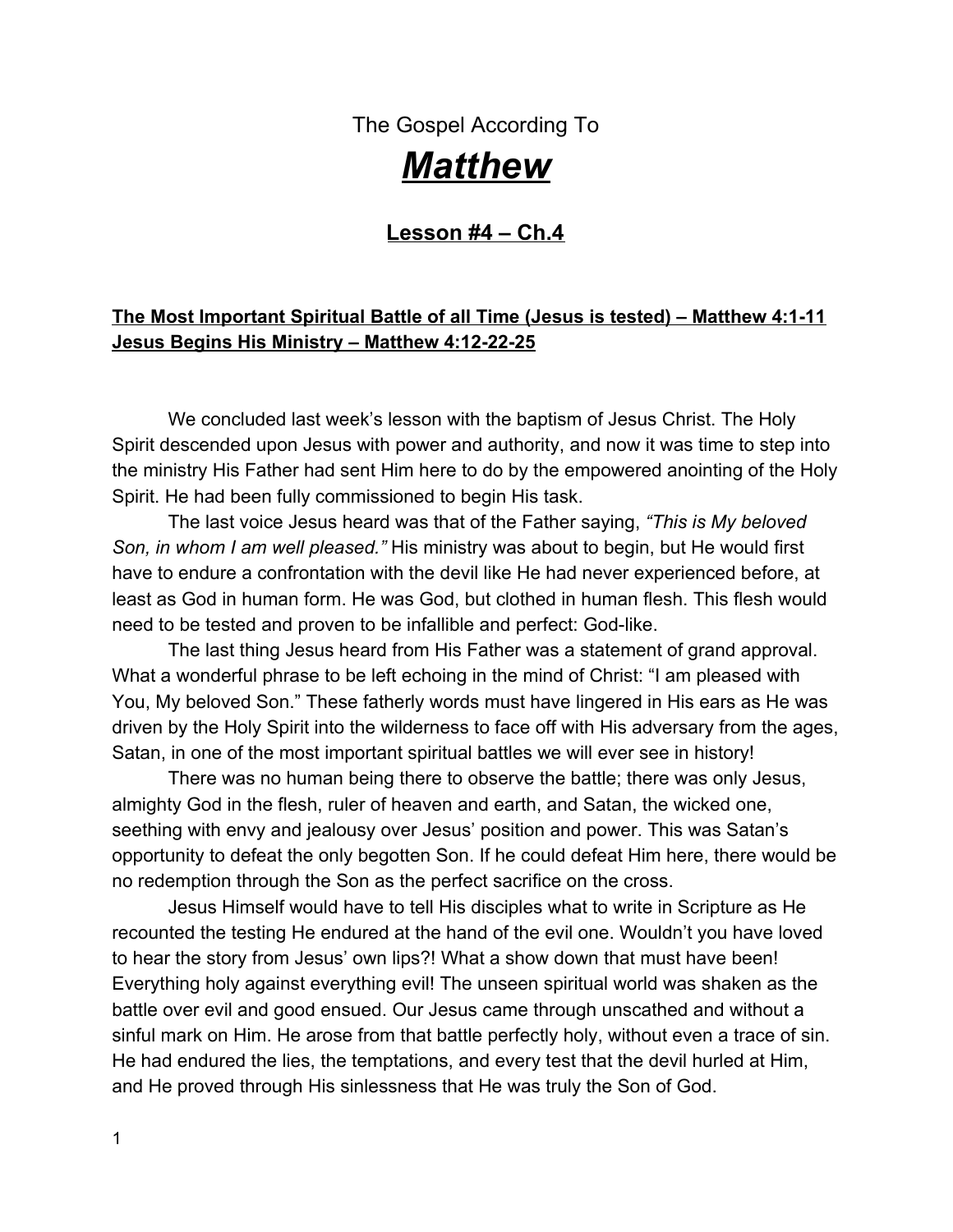He holds God's Word up and swings it like a good right hook:"powey," right between his eyes! It's a knockout! The Word of God is displayed! Satan is on the floor with a 10 count. There is power in the phrase," **It is written**!!!"

God's response to Satan was, "Scripture says, no one can live on food alone, people need every word God has spoken to them." He quoted Deuteronomy 8:3. He gave him the law of the Lord written hundreds of years before.

9. In Deuteronomy 8:1-4, what did the Lord want the people of Israel to remember about their 40 years in the wilderness? Why did God allow this testing and what did He want them to remember?

\_\_\_\_\_\_\_\_\_\_\_\_\_\_\_\_\_\_\_\_\_\_\_\_\_\_\_\_\_\_\_\_\_\_\_\_\_\_\_\_\_\_\_\_\_\_\_\_\_\_\_\_\_\_\_\_\_\_\_\_\_\_\_\_\_\_\_\_\_\_ \_\_\_\_\_\_\_\_\_\_\_\_\_\_\_\_\_\_\_\_\_\_\_\_\_\_\_\_\_\_\_\_\_\_\_\_\_\_\_\_\_\_\_\_\_\_\_\_\_\_\_\_\_\_\_\_\_\_\_\_\_\_\_\_\_\_\_\_\_\_ \_\_\_\_\_\_\_\_\_\_\_\_\_\_\_\_\_\_\_\_\_\_\_\_\_\_\_\_\_\_\_\_\_\_\_\_\_\_\_\_\_\_\_\_\_\_\_\_\_\_\_\_\_\_\_\_\_\_\_\_\_\_\_\_\_\_\_\_\_\_

Jesus was quoting His Father in heaven. He was swinging around God's Word. The New Testament calls it the sword of the Spirit.

11. Jesus knew His opponent very well. He defeated him with the Word of God. Turn to Ephesians 6:10-16. *Spiritual battle is non-negotiable for the believer*. What does the victorious believer trust in according to Ephesians 6:10?

\_\_\_\_\_\_\_\_\_\_\_\_\_\_\_\_\_\_\_\_\_\_\_\_\_\_\_\_\_\_\_\_\_\_\_\_\_\_\_\_\_\_\_\_\_\_\_\_\_\_\_\_\_\_\_\_\_\_\_\_\_\_\_\_\_\_\_\_\_\_ \_\_\_\_\_\_\_\_\_\_\_\_\_\_\_\_\_\_\_\_\_\_\_\_\_\_\_\_\_\_\_\_\_\_\_\_\_\_\_\_\_\_\_\_\_\_\_\_\_\_\_\_\_\_\_\_\_\_\_\_\_\_\_\_\_\_\_\_\_\_

a. Who is your true enemy? Is it the family member that spoke some unkind words to you, or your insensitive husband, or that friend that didn't stand up for you? Who does your real battle lie with (v.12)? Remember, it isn't your Mother-in-law or the neighbor that pokes fun at your relationship with Jesus.

\_\_\_\_\_\_\_\_\_\_\_\_\_\_\_\_\_\_\_\_\_\_\_\_\_\_\_\_\_\_\_\_\_\_\_\_\_\_\_\_\_\_\_\_\_\_\_\_\_\_\_\_\_\_\_\_\_\_\_\_\_\_\_\_\_\_\_\_\_\_ \_\_\_\_\_\_\_\_\_\_\_\_\_\_\_\_\_\_\_\_\_\_\_\_\_\_\_\_\_\_\_\_\_\_\_\_\_\_\_\_\_\_\_\_\_\_\_\_\_\_\_\_\_\_\_\_\_\_\_\_\_\_\_\_\_\_\_\_\_\_ \_\_\_\_\_\_\_\_\_\_\_\_\_\_\_\_\_\_\_\_\_\_\_\_\_\_\_\_\_\_\_\_\_\_\_\_\_\_\_\_\_\_\_\_\_\_\_\_\_\_\_\_\_\_\_\_\_\_\_\_\_\_\_\_\_\_\_\_\_\_

b. Have you been fighting the wrong fight lately? Swinging at the wrong opponent? Tell us about your discovery.\_\_\_\_\_\_\_\_\_\_\_\_\_\_\_\_\_\_\_\_\_\_\_\_\_\_\_\_\_\_\_\_\_\_\_\_\_\_\_\_\_\_\_\_\_\_\_\_\_\_\_\_\_\_\_\_\_\_\_\_\_\_

\_\_\_\_\_\_\_\_\_\_\_\_\_\_\_\_\_\_\_\_\_\_\_\_\_\_\_\_\_\_\_\_\_\_\_\_\_\_\_\_\_\_\_\_\_\_\_\_\_\_\_\_\_\_\_\_\_\_\_\_\_\_\_\_\_\_\_\_\_\_ Understand, believer, that your fight is not with people; it's with the rulers of darkness of

\_\_\_\_\_\_\_\_\_\_\_\_\_\_\_\_\_\_\_\_\_\_\_\_\_\_\_\_\_\_\_\_\_\_\_\_\_\_\_\_\_\_\_\_\_\_\_\_\_\_\_\_\_\_\_\_\_\_\_\_\_\_\_\_\_\_\_\_\_\_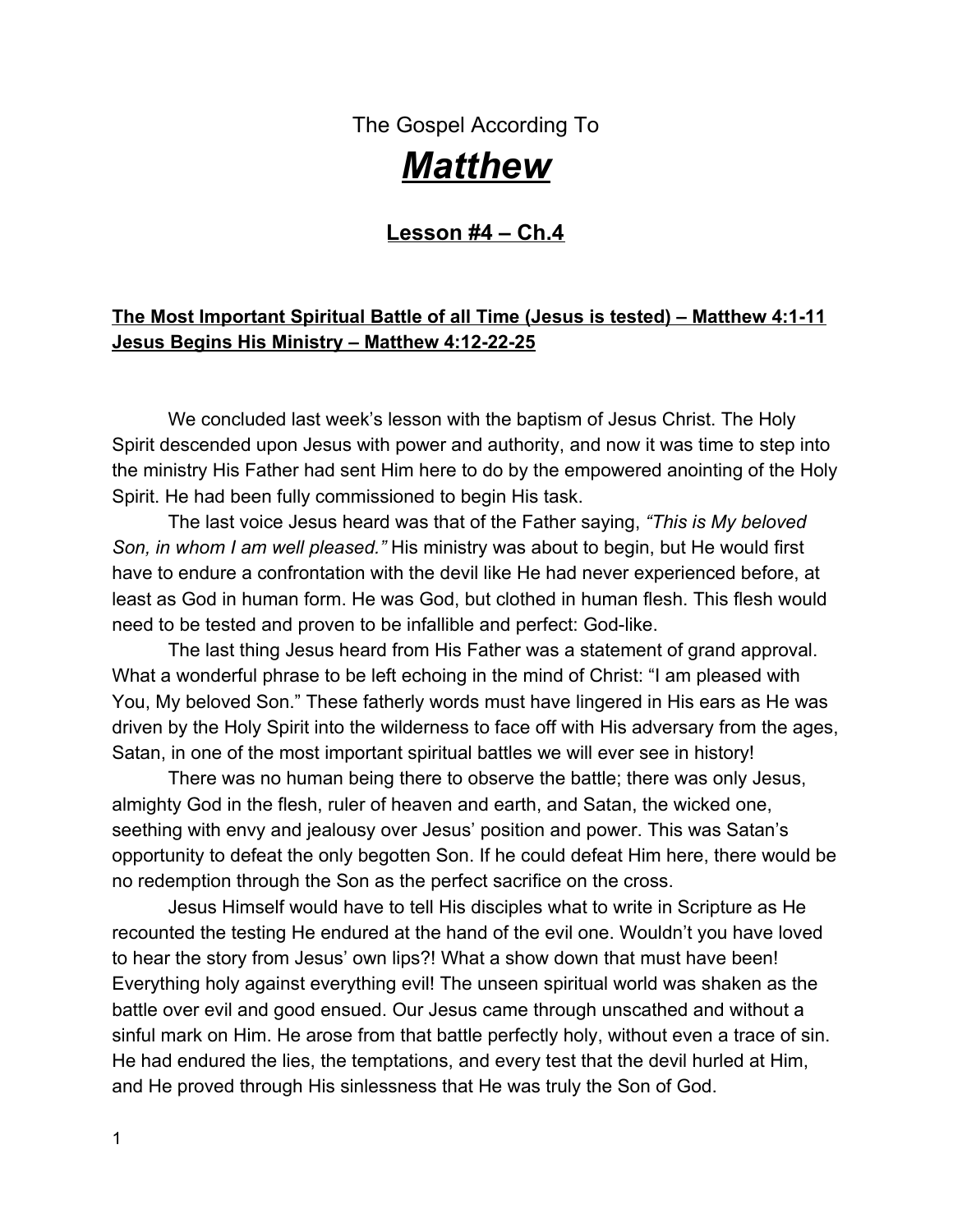this age! The problem is not with one individual; it's with all the evil spiritual beings in the dark places on earth.

\_\_\_\_\_\_\_\_\_\_\_\_\_\_\_\_\_\_\_\_\_\_\_\_\_\_\_\_\_\_\_\_\_\_\_\_\_\_\_\_\_\_\_\_\_\_\_\_\_\_\_\_\_\_\_\_\_\_\_\_\_\_\_\_\_\_\_\_\_\_

c. What is your deadliest weapon as a believer in battle (v.17)?

*C* Never forget – your Bible is a defensive dagger in a spiritual battle!

Jesus knew that. He took out the Sword of God's Word and defeated Satan and all his enticing suggestions that would attempt to draw Jesus into sin.

\_\_\_\_\_\_\_\_\_\_\_\_\_\_\_\_\_\_\_\_\_\_\_\_\_\_\_\_\_\_\_\_\_\_\_\_\_\_\_\_\_\_\_\_\_\_\_\_\_\_\_\_\_\_\_\_\_\_\_\_\_\_\_\_\_\_\_\_\_\_ \_\_\_\_\_\_\_\_\_\_\_\_\_\_\_\_\_\_\_\_\_\_\_\_\_\_\_\_\_\_\_\_\_\_\_\_\_\_\_\_\_\_\_\_\_\_\_\_\_\_\_\_\_\_\_\_\_\_\_\_\_\_\_\_\_\_\_\_\_\_ \_\_\_\_\_\_\_\_\_\_\_\_\_\_\_\_\_\_\_\_\_\_\_\_\_\_\_\_\_\_\_\_\_\_\_\_\_\_\_\_\_\_\_\_\_\_\_\_\_\_\_\_\_\_\_\_\_\_\_\_\_\_\_\_\_\_\_\_\_\_

# **\*When you stand in truth,the battle is over; it's fought and won!**

d. What promise in Scripture do you need to apply to your battle today?

# **2 nd Test**

In Matthew 4:5-7, Satan then tries a second trick Jesus our Lord. He takes Him up into the Holy City and sets Him on the pinnacle of the temple and says, "If you are the Son of God, throw Yourself down. For it is written, 'He shall give His angels charge concerning you.'"

Wow… that's interesting. Satan himself is trying to use Scripture (the sword) to come back at Jesus. (I guess he concluded that if it worked for Christ, it could work for him). He twisted the Scripture's meaning, employing a passage about *trusting* God to justify *testing* Him. He was setting Him up with a Scriptural test. The problem was that Satan didn't quote Scripture accurately. He took it out of context. Jesus corrects him in v.7 as He says, "It is written AGAIN, 'You shall not tempt the Lord your God.'"

12. What is the context of this Scripture found in Psalm 91:9-16? In other words, who is God protecting and why (Hint: see v.9, v.14, v.15)?

\_\_\_\_\_\_\_\_\_\_\_\_\_\_\_\_\_\_\_\_\_\_\_\_\_\_\_\_\_\_\_\_\_\_\_\_\_\_\_\_\_\_\_\_\_\_\_\_\_\_\_\_\_\_\_\_\_\_\_\_\_\_\_\_\_\_\_\_\_\_ \_\_\_\_\_\_\_\_\_\_\_\_\_\_\_\_\_\_\_\_\_\_\_\_\_\_\_\_\_\_\_\_\_\_\_\_\_\_\_\_\_\_\_\_\_\_\_\_\_\_\_\_\_\_\_\_\_\_\_\_\_\_\_\_\_\_\_\_\_\_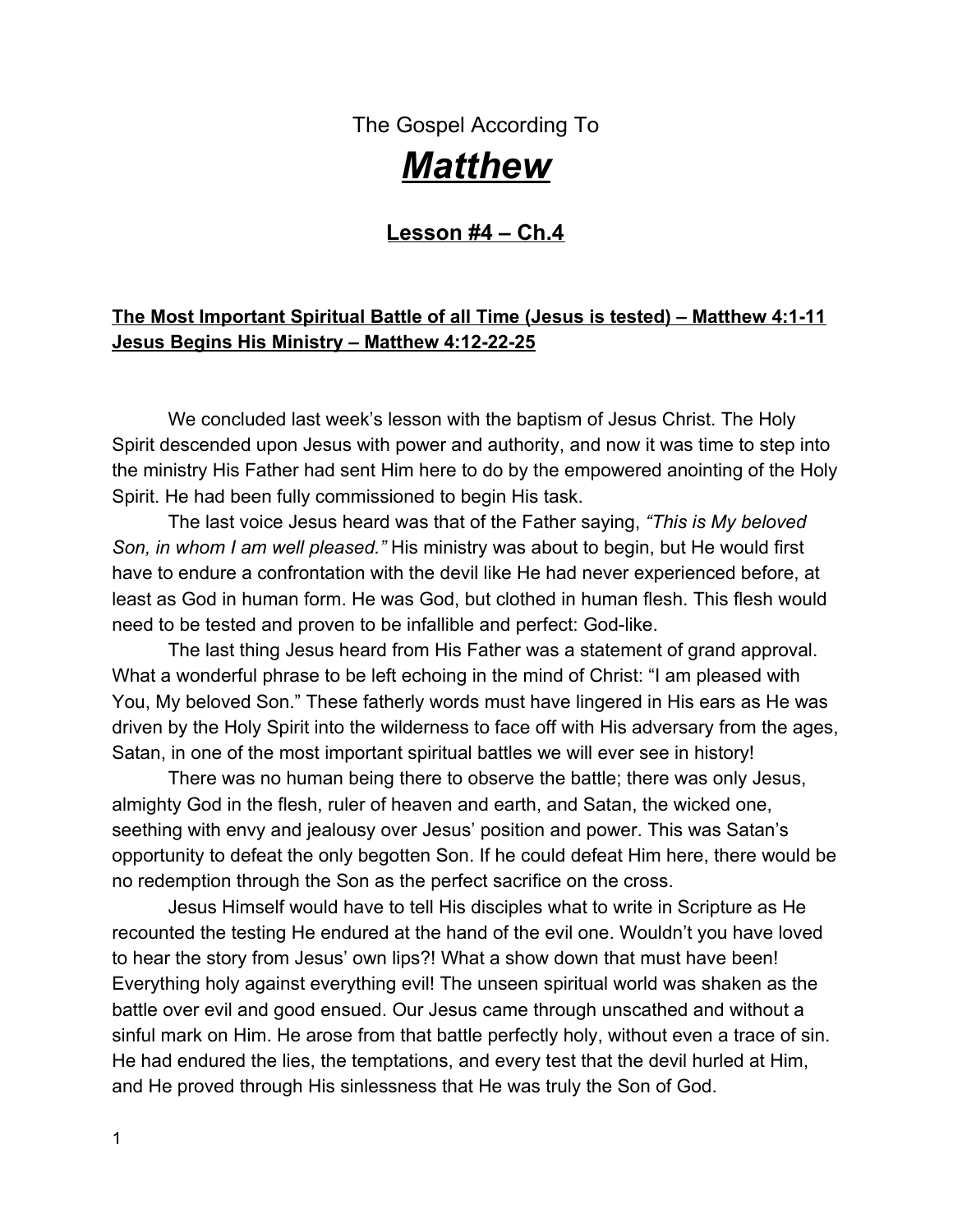Satan was tempting Jesus to find success through sensationalism and self-confidence. Do something dramatic so that the crowds would follow. Josephus said that the pinnacle of the temple could have been the roof over Herod's portico on the eastern side of the temple, which overlooked the Kidron Valley. The drop from this place to the valley floor would have been 450 ft.

\_\_\_\_\_\_\_\_\_\_\_\_\_\_\_\_\_\_\_\_\_\_\_\_\_\_\_\_\_\_\_\_\_\_\_\_\_\_\_\_\_\_\_\_\_\_\_\_\_\_\_\_\_\_\_\_\_\_\_\_\_\_\_\_\_\_\_\_\_ \_\_\_\_\_\_\_\_\_\_\_\_\_\_\_\_\_\_\_\_\_\_\_\_\_\_\_\_\_\_\_\_\_\_\_\_\_\_\_\_\_\_\_\_\_\_\_\_\_\_\_\_\_\_\_\_\_\_\_\_\_\_\_\_\_\_\_\_\_\_

Satan was suggesting that Jesus do something miraculous, like jumping off this high place and allowing His Father in heaven to rescue Him from the fall. This would show that He had to be the Son of God, because who else would be able to perform a miracle like that?

It sounds a little ridiculous to us because we know Jesus had to make His way to the cross. Satan would do anything to avoid the cross, because he knew that is where the real resurrection power would come from.

# **3 rd Test**

Matthew 4:8-11

13. Read v.8. Do you think it's odd that this verse suggests that you can see all the kingdoms of the world from one high mountain? That's impossible. This suggests that this time of testing by the devil was not only physical (not only what He could see), but it was a battle of Jesus' heart, mind, and soul. This third attack was more of a battle within. It was an inner struggle, a test of pride and personal ambition.

Satan was suggesting that Jesus compromise with evil as a means of obtaining His goal. If the goal was worldly popularity and kingdom followers, then Satan suggested, "I can give you the world!" The temptation was to avoid loyalty to the Father in heaven; avoid all the conflict, avoid the tears, pain, and the suffering of the cross. I can give you the crown now! If you demonstrate Your power in a sensational way, people will surely follow You out of fear, and the world can be yours.

a. Jesus' route was to be so different. Write out the description of what lie ahead for our Savior (Isaiah 53:10-12).

\_\_\_\_\_\_\_\_\_\_\_\_\_\_\_\_\_\_\_\_\_\_\_\_\_\_\_\_\_\_\_\_\_\_\_\_\_\_\_\_\_\_\_\_\_\_\_\_\_\_\_\_\_\_\_\_\_\_\_\_\_\_\_\_\_\_\_\_\_\_ \_\_\_\_\_\_\_\_\_\_\_\_\_\_\_\_\_\_\_\_\_\_\_\_\_\_\_\_\_\_\_\_\_\_\_\_\_\_\_\_\_\_\_\_\_\_\_\_\_\_\_\_\_\_\_\_\_\_\_\_\_\_\_\_\_\_\_\_\_\_ \_\_\_\_\_\_\_\_\_\_\_\_\_\_\_\_\_\_\_\_\_\_\_\_\_\_\_\_\_\_\_\_\_\_\_\_\_\_\_\_\_\_\_\_\_\_\_\_\_\_\_\_\_\_\_\_\_\_\_\_\_\_\_\_\_\_\_\_\_\_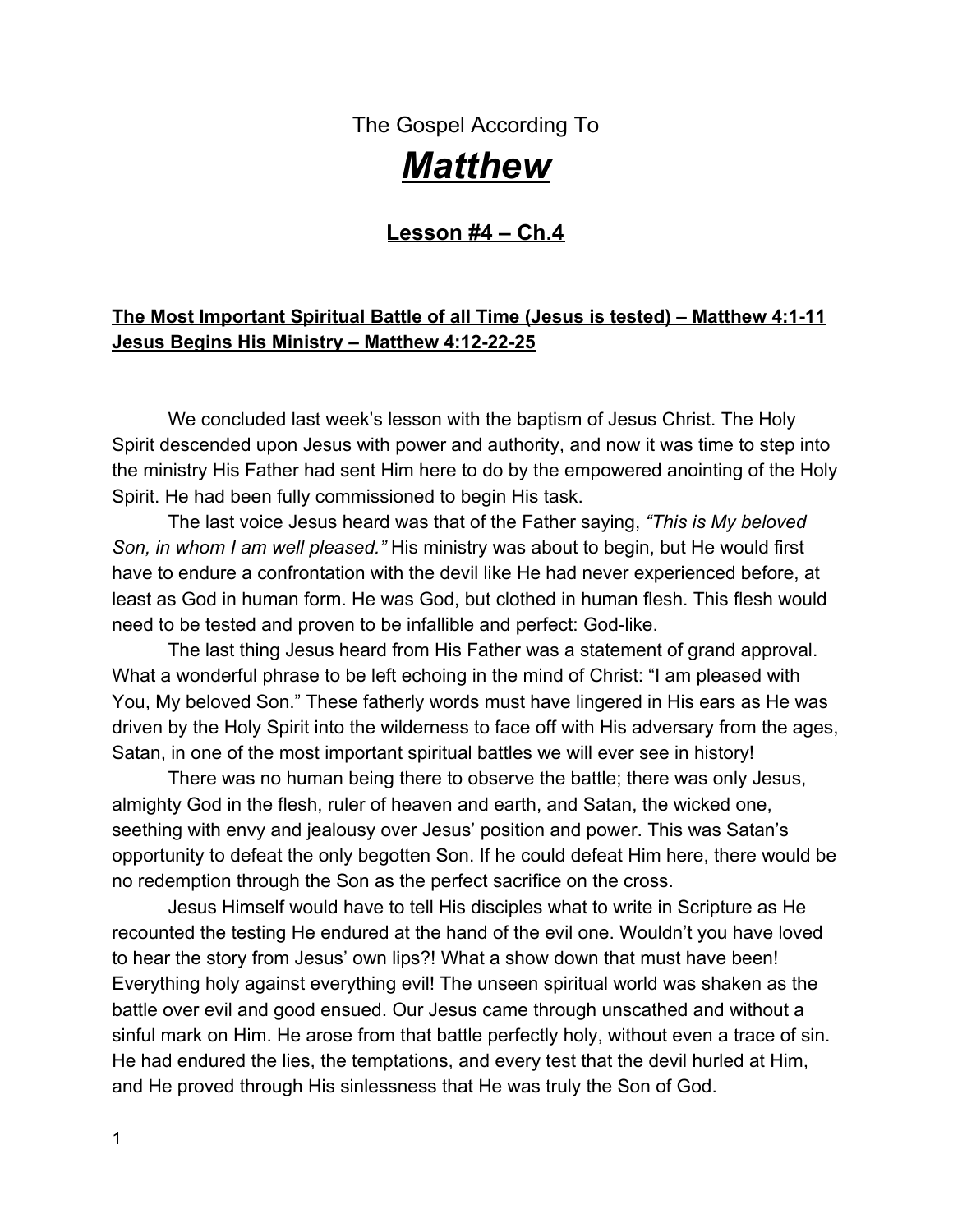b. How often does Satan suggest we compromise? All the time! That little deceiver always speaks lies of compromise to you and I when things are a little tough, when answers to prayers are coming slow, or when we are tired of waiting for something to happen.

\_\_\_\_\_\_\_\_\_\_\_\_\_\_\_\_\_\_\_\_\_\_\_\_\_\_\_\_\_\_\_\_\_\_\_\_\_\_\_\_\_\_\_\_\_\_\_\_\_\_\_\_\_\_\_\_\_\_\_\_\_\_\_\_\_\_\_\_\_\_ \_\_\_\_\_\_\_\_\_\_\_\_\_\_\_\_\_\_\_\_\_\_\_\_\_\_\_\_\_\_\_\_\_\_\_\_\_\_\_\_\_\_\_\_\_\_\_\_\_\_\_\_\_\_\_\_\_\_\_\_\_\_\_\_\_\_\_\_\_\_ \_\_\_\_\_\_\_\_\_\_\_\_\_\_\_\_\_\_\_\_\_\_\_\_\_\_\_\_\_\_\_\_\_\_\_\_\_\_\_\_\_\_\_\_\_\_\_\_\_\_\_\_\_\_\_\_\_\_\_\_\_\_\_\_\_\_\_\_\_\_

\_\_\_\_\_\_\_\_\_\_\_\_\_\_\_\_\_\_\_\_\_\_\_\_\_\_\_\_\_\_\_\_\_\_\_\_\_\_\_\_\_\_\_\_\_\_\_\_\_\_\_\_\_\_\_\_\_\_\_\_\_\_\_\_\_\_\_\_\_\_ \_\_\_\_\_\_\_\_\_\_\_\_\_\_\_\_\_\_\_\_\_\_\_\_\_\_\_\_\_\_\_\_\_\_\_\_\_\_\_\_\_\_\_\_\_\_\_\_\_\_\_\_\_\_\_\_\_\_\_\_\_\_\_\_\_\_\_\_\_\_

What was the last thing Satan tempted you to compromise with?

Satan offers us the world on his own corrupt terms. It always costs us our holiness as we accept his compromise. The promise that Satan lays out ahead of us is that we can have what we want now- why wait for what is rightfully yours? All we have to do is to go after the things we want the way the world does with the same selfishness, pride, superior attitude, and "it's all about me" mind-set.

14. Self-will is Satan's will and the opposite of God's will. What is the will of God for us as believers (Matthew 6:33-34)?

\_\_\_\_\_\_\_\_\_\_\_\_\_\_\_\_\_\_\_\_\_\_\_\_\_\_\_\_\_\_\_\_\_\_\_\_\_\_\_\_\_\_\_\_\_\_\_\_\_\_\_\_\_\_\_\_\_\_\_\_\_\_\_\_\_\_\_\_\_\_ \_\_\_\_\_\_\_\_\_\_\_\_\_\_\_\_\_\_\_\_\_\_\_\_\_\_\_\_\_\_\_\_\_\_\_\_\_\_\_\_\_\_\_\_\_\_\_\_\_\_\_\_\_\_\_\_\_\_\_\_\_\_\_\_\_\_\_\_\_\_

Satan is a counterfeiter. He seems to offer what God does, but his price is much cheaper! The counterfeit is easier up front, but in the end, you find it's really only a counterfeit and nowhere near the result you longed for.

\_\_\_\_\_\_\_\_\_\_\_\_\_\_\_\_\_\_\_\_\_\_\_\_\_\_\_\_\_\_\_\_\_\_\_\_\_\_\_\_\_\_\_\_\_\_\_\_\_\_\_\_\_\_\_\_\_\_\_\_\_\_\_\_\_\_\_\_\_\_ \_\_\_\_\_\_\_\_\_\_\_\_\_\_\_\_\_\_\_\_\_\_\_\_\_\_\_\_\_\_\_\_\_\_\_\_\_\_\_\_\_\_\_\_\_\_\_\_\_\_\_\_\_\_\_\_\_\_\_\_\_\_\_\_\_\_\_\_\_\_ \_\_\_\_\_\_\_\_\_\_\_\_\_\_\_\_\_\_\_\_\_\_\_\_\_\_\_\_\_\_\_\_\_\_\_\_\_\_\_\_\_\_\_\_\_\_\_\_\_\_\_\_\_\_\_\_\_\_\_\_\_\_\_\_\_\_\_\_\_\_

\_\_\_\_\_\_\_\_\_\_\_\_\_\_\_\_\_\_\_\_\_\_\_\_\_\_\_\_\_\_\_\_\_\_\_\_\_\_\_\_\_\_\_\_\_\_\_\_\_\_\_\_\_\_\_\_\_\_\_\_\_\_\_\_\_\_\_\_\_\_ \_\_\_\_\_\_\_\_\_\_\_\_\_\_\_\_\_\_\_\_\_\_\_\_\_\_\_\_\_\_\_\_\_\_\_\_\_\_\_\_\_\_\_\_\_\_\_\_\_\_\_\_\_\_\_\_\_\_\_\_\_\_\_\_\_\_\_\_\_\_

15. Does God delight in allowing us to have nice things (Matthew 7:11)?

a. Psalm 84:11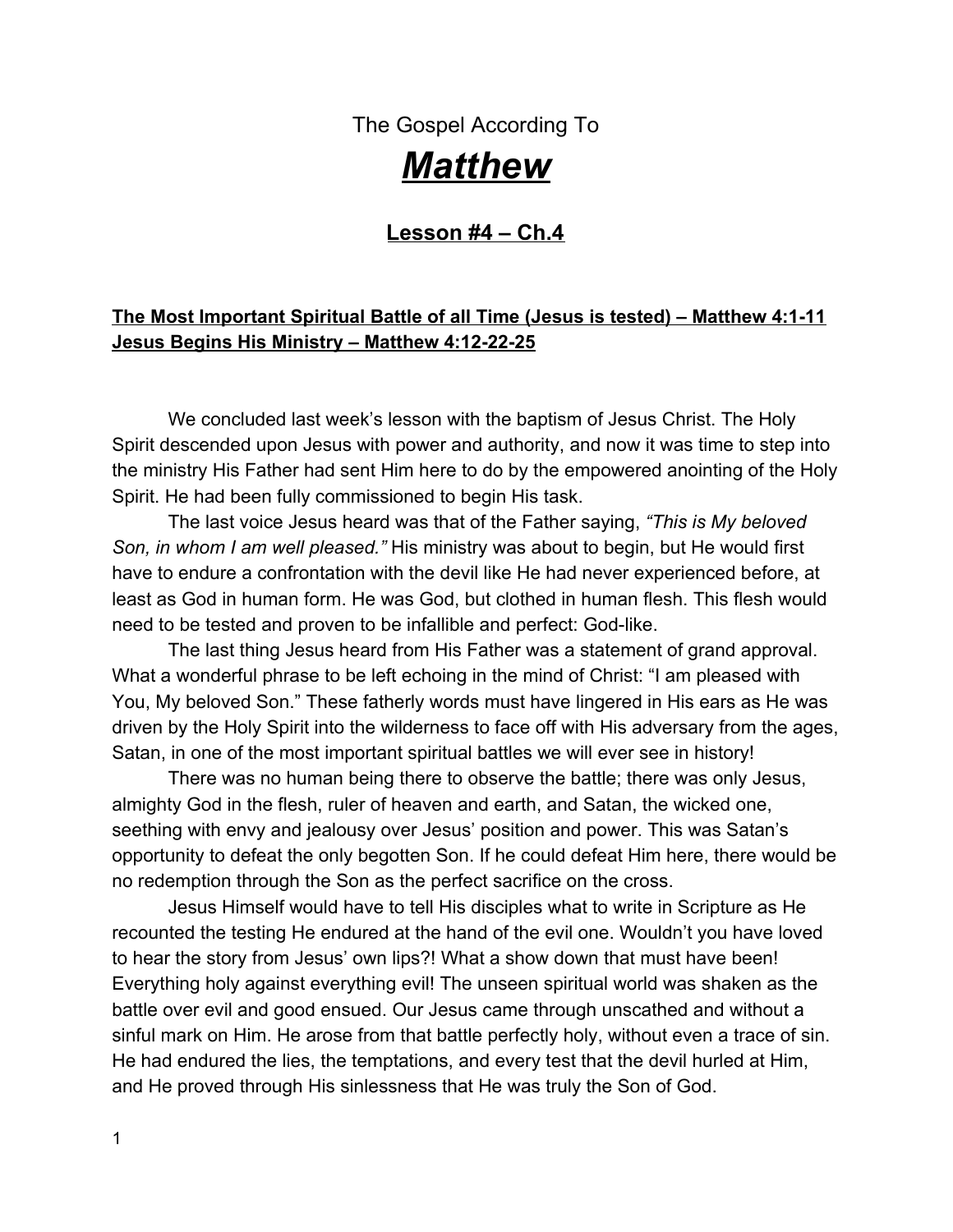### NO GOOD THING WILL HE WITHHOLD!

"Say that out loud 3 times!" Come on let me hear it at my house! We need to know that in our "knower".

### **After all, we are heirs to the Kingdom of Heaven!**

What would you say has been your toughest spiritual battle to date?

\_\_\_\_\_\_\_\_\_\_\_\_\_\_\_\_\_\_\_\_\_\_\_\_\_\_\_\_\_\_\_\_\_\_\_\_\_\_\_\_\_\_\_\_\_\_\_\_\_\_\_\_\_\_\_\_\_\_\_\_\_\_\_\_\_\_\_\_\_\_ \_\_\_\_\_\_\_\_\_\_\_\_\_\_\_\_\_\_\_\_\_\_\_\_\_\_\_\_\_\_\_\_\_\_\_\_\_\_\_\_\_\_\_\_\_\_\_\_\_\_\_\_\_\_\_\_\_\_\_\_\_\_\_\_\_\_\_\_\_\_ \_\_\_\_\_\_\_\_\_\_\_\_\_\_\_\_\_\_\_\_\_\_\_\_\_\_\_\_\_\_\_\_\_\_\_\_\_\_\_\_\_\_\_\_\_\_\_\_\_\_\_\_\_\_\_\_\_\_\_\_\_\_\_\_\_\_\_\_\_\_ \_\_\_\_\_\_\_\_\_\_\_\_\_\_\_\_\_\_\_\_\_\_\_\_\_\_\_\_\_\_\_\_\_\_\_\_\_\_\_\_\_\_\_\_\_\_\_\_\_\_\_\_\_\_\_\_\_\_\_\_\_\_\_\_\_\_\_\_\_\_ \_\_\_\_\_\_\_\_\_\_\_\_\_\_\_\_\_\_\_\_\_\_\_\_\_\_\_\_\_\_\_\_\_\_\_\_\_\_\_\_\_\_\_\_\_\_\_\_\_\_\_\_\_\_\_\_\_\_\_\_\_\_\_\_\_\_\_\_\_\_

\_\_\_\_\_\_\_\_\_\_\_\_\_\_\_\_\_\_\_\_\_\_\_\_\_\_\_\_\_\_\_\_\_\_\_\_\_\_\_\_\_\_\_\_\_\_\_\_\_\_\_\_\_\_\_\_\_\_\_\_\_\_\_\_\_\_\_\_\_\_ \_\_\_\_\_\_\_\_\_\_\_\_\_\_\_\_\_\_\_\_\_\_\_\_\_\_\_\_\_\_\_\_\_\_\_\_\_\_\_\_\_\_\_\_\_\_\_\_\_\_\_\_\_\_\_\_\_\_\_\_\_\_\_\_\_\_\_\_\_\_ \_\_\_\_\_\_\_\_\_\_\_\_\_\_\_\_\_\_\_\_\_\_\_\_\_\_\_\_\_\_\_\_\_\_\_\_\_\_\_\_\_\_\_\_\_\_\_\_\_\_\_\_\_\_\_\_\_\_\_\_\_\_\_\_\_\_\_\_\_\_

What spiritual victories have you had?

 $\rightarrow$  Return to Matthew 4:12-25 – Jesus Begins His Ministry

16. Why did Jesus leave Nazareth, and what city did He go to (Matthew 4:12-13)?

17. Find the city of Capernaum on your map in the front of your binder. Write next to it "prophesied by Isaiah". Another prophecy fulfilled in Scripture!

\_\_\_\_\_\_\_\_\_\_\_\_\_\_\_\_\_\_\_\_\_\_\_\_\_\_\_\_\_\_\_\_\_\_\_\_\_\_\_\_\_\_\_\_\_\_\_\_\_\_\_\_\_\_\_\_\_\_\_\_\_\_\_\_\_\_\_\_\_\_ \_\_\_\_\_\_\_\_\_\_\_\_\_\_\_\_\_\_\_\_\_\_\_\_\_\_\_\_\_\_\_\_\_\_\_\_\_\_\_\_\_\_\_\_\_\_\_\_\_\_\_\_\_\_\_\_\_\_\_\_\_\_\_\_\_\_\_\_\_\_

18. Jesus begins His teaching ministry as He began to preach. What was His message (Matthew 4:17)?

\_\_\_\_\_\_\_\_\_\_\_\_\_\_\_\_\_\_\_\_\_\_\_\_\_\_\_\_\_\_\_\_\_\_\_\_\_\_\_\_\_\_\_\_\_\_\_\_\_\_\_\_\_\_\_\_\_\_\_\_\_\_\_\_\_\_\_\_\_\_ \_\_\_\_\_\_\_\_\_\_\_\_\_\_\_\_\_\_\_\_\_\_\_\_\_\_\_\_\_\_\_\_\_\_\_\_\_\_\_\_\_\_\_\_\_\_\_\_\_\_\_\_\_\_\_\_\_\_\_\_\_\_\_\_\_\_\_\_\_\_ \_\_\_\_\_\_\_\_\_\_\_\_\_\_\_\_\_\_\_\_\_\_\_\_\_\_\_\_\_\_\_\_\_\_\_\_\_\_\_\_\_\_\_\_\_\_\_\_\_\_\_\_\_\_\_\_\_\_\_\_\_\_\_\_\_\_\_\_\_\_

\_\_\_\_\_\_\_\_\_\_\_\_\_\_\_\_\_\_\_\_\_\_\_\_\_\_\_\_\_\_\_\_\_\_\_\_\_\_\_\_\_\_\_\_\_\_\_\_\_\_\_\_\_\_\_\_\_\_\_\_\_\_\_\_\_\_\_\_\_\_

19. Does that message sound familiar to you? It should. Who came before Him, preaching the same message (Matt. 3:1-2)?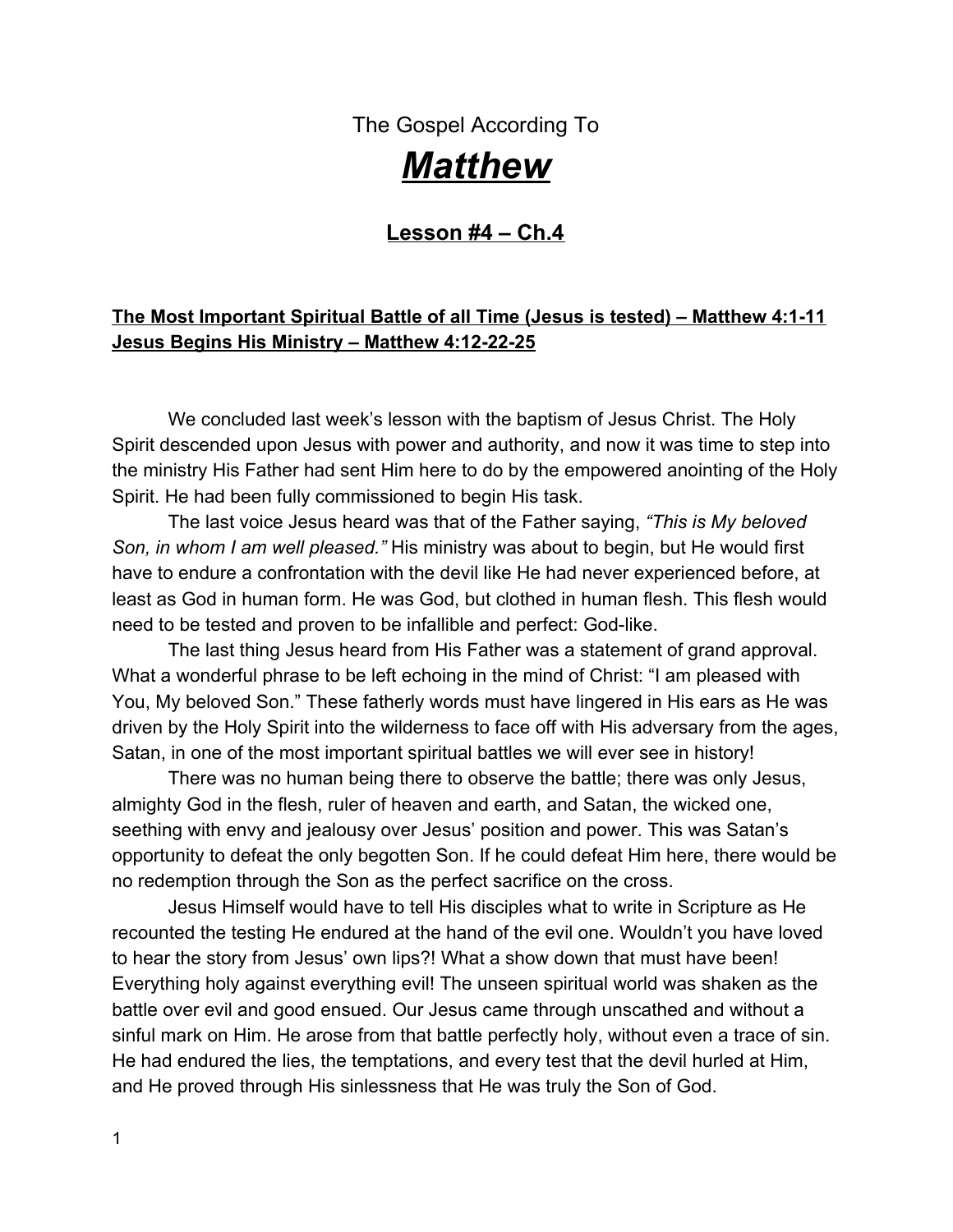Jesus was calling the whole world to do an about-face. He wanted them to repent of their sin and begin worshipping God once again. His plan was to start a revival with 12 men. He starts by calling two sets of brothers: Peter and Andrew, James and John.

### The Call to be Fishers of Men – Matthew 4:19-22

Jesus called rough-and-tough men like Peter and Andrew to be His disciples. They already knew Jesus and had put their faith in the Savior (Matthew omits that part of the story in his gospel, you can find it in John 1:35-51), but now Jesus was calling them to service.

These men had little education or training. They were the workforce of their world. They were often selfish and inhospitable. They wanted to send the multitudes away when it became late, and Jesus' teaching went long; everyone was hungry. They shooed the children away at a time when Jesus said, "Let the children come unto Me" (Mat. 19:13-14). They were just your everyday folk. He promised to make them fishers of men…true evangelists!

20. One poll said that 95% of believers have never led anyone to Christ. I wonder if that is true. Have you personally led someone to Jesus?

\_\_\_\_\_\_\_\_\_\_\_\_\_\_\_\_\_\_\_\_\_\_\_\_\_\_\_\_\_\_\_\_\_\_\_\_\_\_\_\_\_\_\_\_\_\_\_\_\_\_\_\_\_\_\_\_\_\_\_\_\_\_**\_\_\_\_\_\_\_\_**

21. If you never have had that privilege, take a moment and pray for that one you know you would love to see come to faith in Christ, and then pray that the Lord would allow YOU the privilege to be the one to lead them there! Who are you praying about?

\_\_\_\_\_\_\_\_\_\_\_\_\_\_\_\_\_\_\_\_\_\_\_\_\_\_\_\_\_\_\_\_\_\_\_\_\_\_\_\_\_\_\_\_\_\_\_\_\_\_\_\_\_\_\_\_\_\_\_\_\_\_\_\_\_\_\_\_\_

*Billy Graham once said, "The evangelist harvest is always urgent. The destiny of men and of nations is always being decided. Every generation is strategic. We are not responsible for the past generation, and we cannot bear the full responsibility for the next one; but we do have our generation. God will hold us responsible as to how well we fulfill our responsibilities to this age and take advantage of our opportunities."*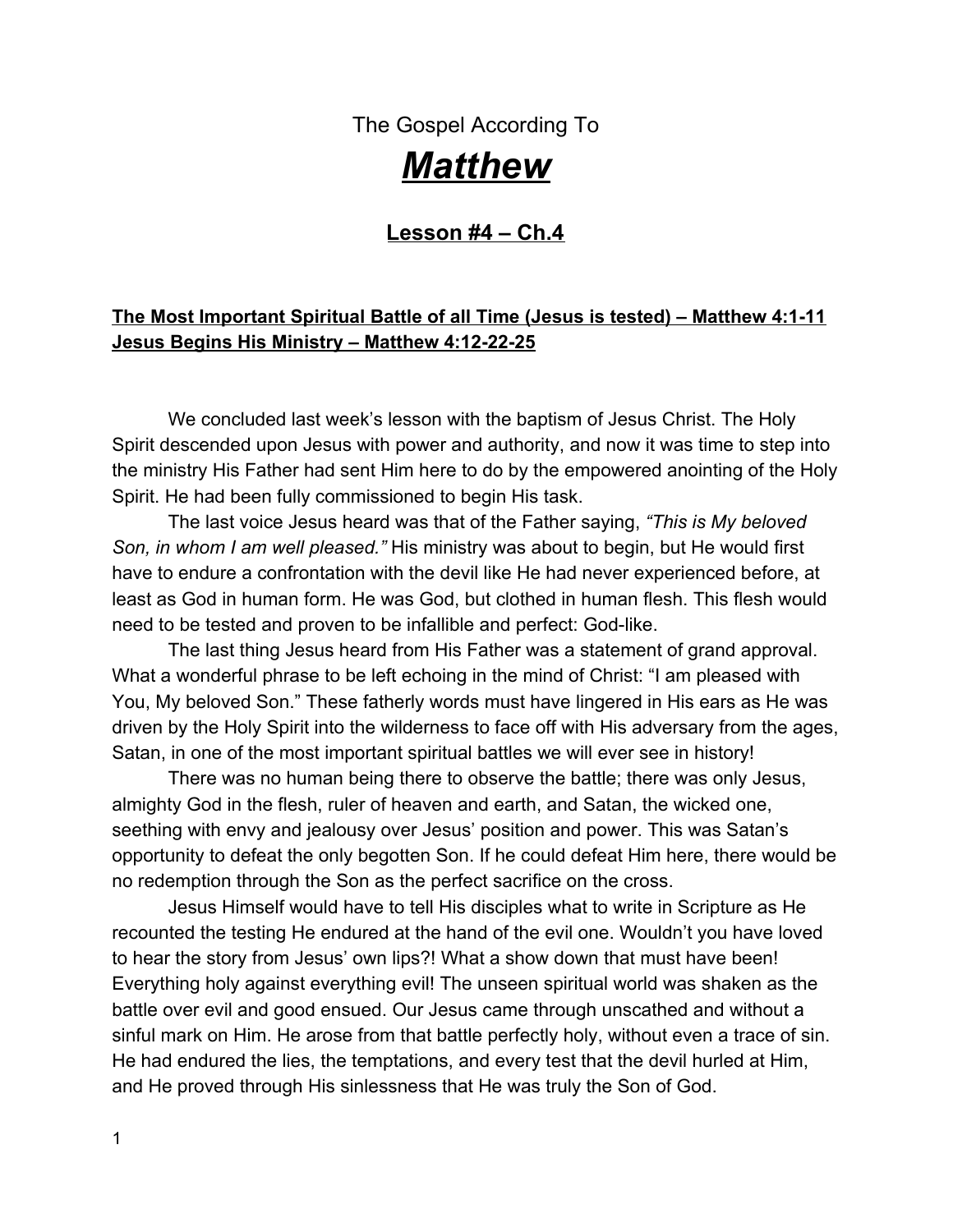22. Are you using all the gifts God has given you to point people to Jesus?

If every generation is strategic, then that means your life is strategic, too! I wonder who God had intended you and I to witness to in these last few years. Has there been a family member that wouldn't have been prayed over if you hadn't have done it? That's a sobering thought, isn't it?

If you are like me- and I'm sure we have the same tendencies- then you will have had the experience where you pray really hard for someone, and then after time goes by and life gets consuming, we slowly forget. Take the time today to rekindle that passion to pray for those souls once again.

List their names here for a personal reminder:

Oh Lord, \_\_\_\_\_\_\_\_\_\_\_\_\_\_\_\_\_\_\_\_\_\_\_ needs salvation. Bring them to a knowledge and commitment to You!

| ٠             |  |
|---------------|--|
| ⌒<br>$\angle$ |  |
| າ<br>٠.       |  |

At the end of chapter 4 of Matthew, Jesus goes about all of Galilee, teaching and preaching the gospel of the Kingdom and healing all kinds of disease and sickness. His fame went throughout all Syria (v.24). Great multitudes began following Him. The love for Jesus began to circulate all around the known world.

When we open up our next lesson on Matthew Ch.5 we will see Jesus teaching a huge following of people on many different subjects. These teachings are commonly known as "The Sermon on the Mount." Until then, have a blessed week in Christ!

### *Wrapping it up and making it personal!*

As we went through the story of the greatest spiritual battle ever fought between Satan and Jesus, I was reminded of how easy it is for me to be deceived by Satan's cunning lies. I have noticed that some of my greatest lows come after my greatest